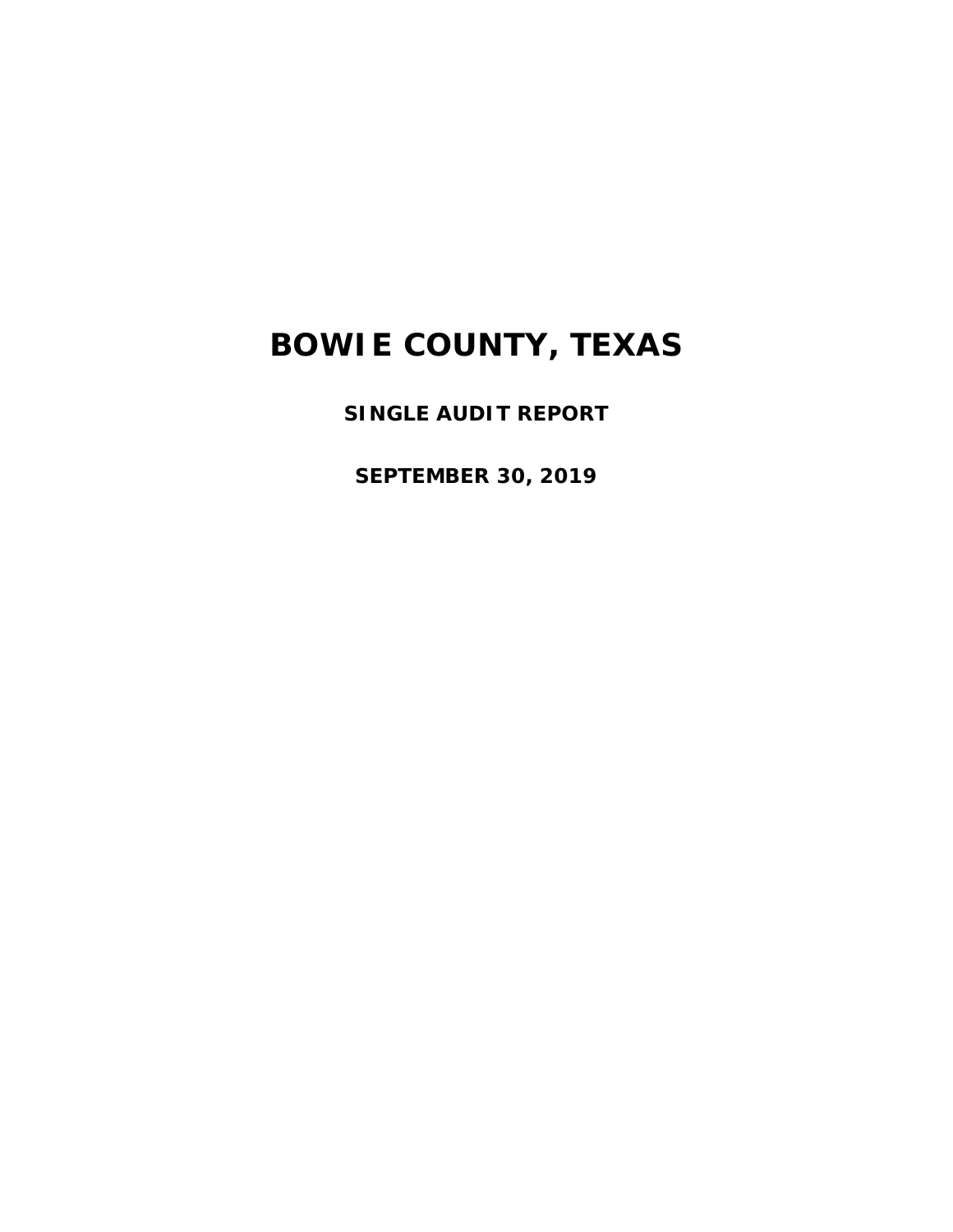SINGLE AUDIT REPORT

## TABLE OF CONTENTS

## YEAR ENDED SEPTEMBER 30, 2019

|                                                                                                                                                                                            | Page<br><b>Number</b> |
|--------------------------------------------------------------------------------------------------------------------------------------------------------------------------------------------|-----------------------|
| Independent Auditor's Report On Internal Control over Financial<br>Reporting and on Compliance and Other Matters Based on an<br>Audit of Financial Statements Performed in Accordance With | $1 - 2$               |
| Independent Auditor's Report on Compliance for<br>Each Major Program and on Internal Control Over                                                                                          | $3 - 4$               |
|                                                                                                                                                                                            | 5                     |
|                                                                                                                                                                                            | 6                     |
|                                                                                                                                                                                            | 7                     |
|                                                                                                                                                                                            | 8                     |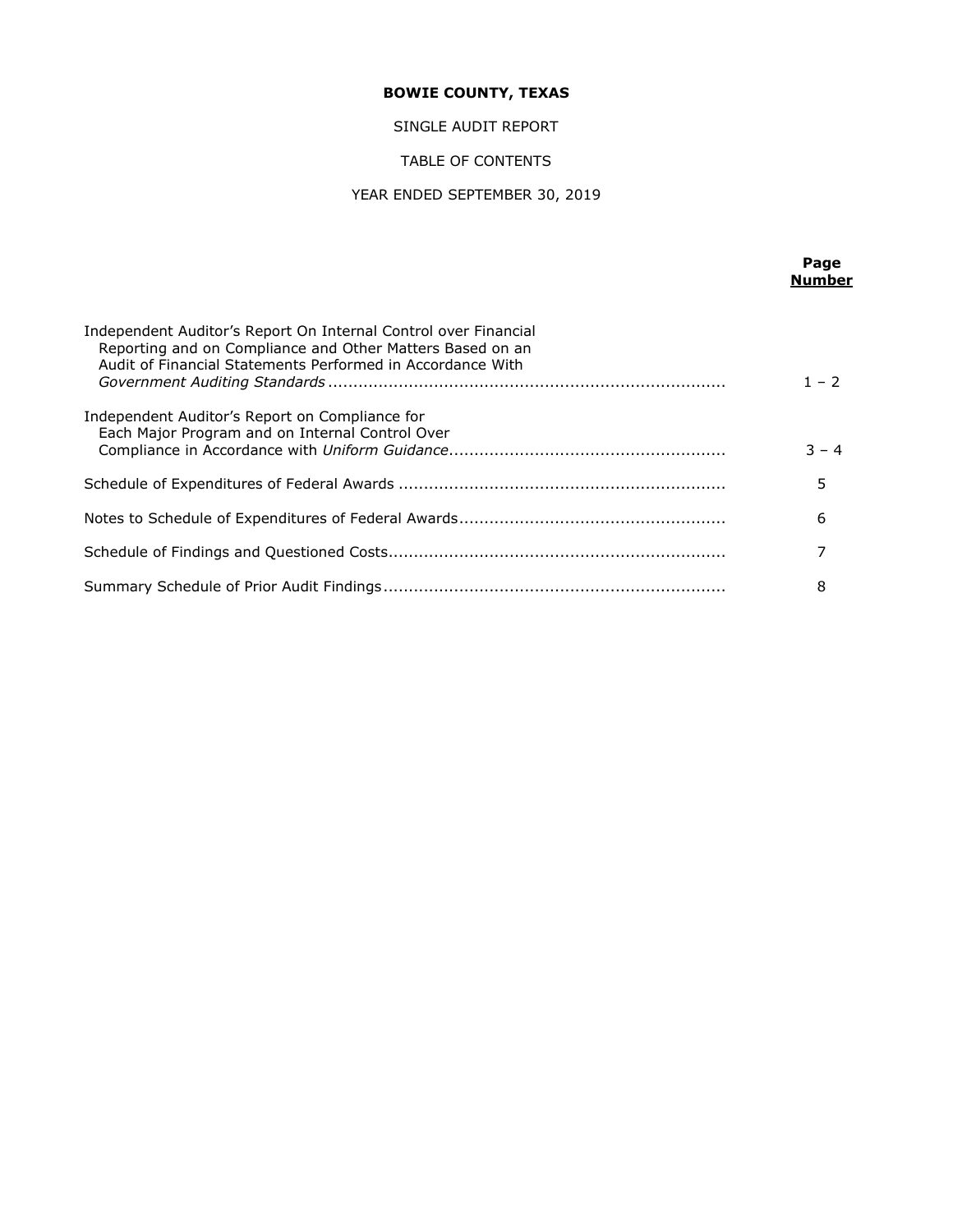

## **INDEPENDENT AUDITOR'S REPORT ON INTERNAL CONTROL OVER FINANCIAL REPORTING AND ON COMPLIANCE AND OTHER MATTERS BASED ON AN AUDIT OF FINANCIAL STATEMENTS PERFORMED IN ACCORDANCE WITH**  *GOVERNMENT AUDITING STANDARDS*

Honorable County Judge and Members of the Commissioners Court Bowie County, Texas New Boston, Texas

We have audited, in accordance with the auditing standards generally accepted in the United States of America and the standards applicable to financial audits contained in *Government Auditing Standards,* issued by the Comptroller General of the United States, the financial statements of the governmental activities, each major fund, and the aggregate remaining fund information of Bowie County, Texas (the "County"), as of and for the year ended September 30, 2019, and the related notes to the financial statements, which collectively comprise the County's basic financial statements, and have issued our report thereon dated April 15, 2020.

## **Internal Control over Financial Reporting**

In planning and performing our audit of the financial statements, we considered the County's internal control over financial reporting (internal control) to determine the audit procedures that are appropriate in the circumstances for the purpose of expressing our opinions on the financial statements, but not for the purpose of expressing an opinion on the effectiveness of the County's internal control. Accordingly, we do not express an opinion on the effectiveness of the County's internal control.

A *deficiency in internal control* exists when the design or operation of a control does not allow management or employees, in the normal course of performing their assigned functions, to prevent, or detect and correct, misstatements on a timely basis. A *material weakness* is a deficiency, or a combination of deficiencies, in internal control, such that there is a reasonable possibility that a material misstatement of the County's financial statements will not be prevented or detected and corrected on a timely basis. A *significant deficiency* is a deficiency, or a combination of deficiencies, in internal control that is less severe than a material weakness, yet important enough to merit attention by those charged with governance.

Our consideration of internal control was for the limited purpose described in the first paragraph of this section and was not designed to identify all deficiencies in internal control that might be material weaknesses or, significant deficiencies. Given these limitations, during our audit we did not identify any deficiencies in internal control that we consider to be material weaknesses. However, material weaknesses may exist that have not been identified.

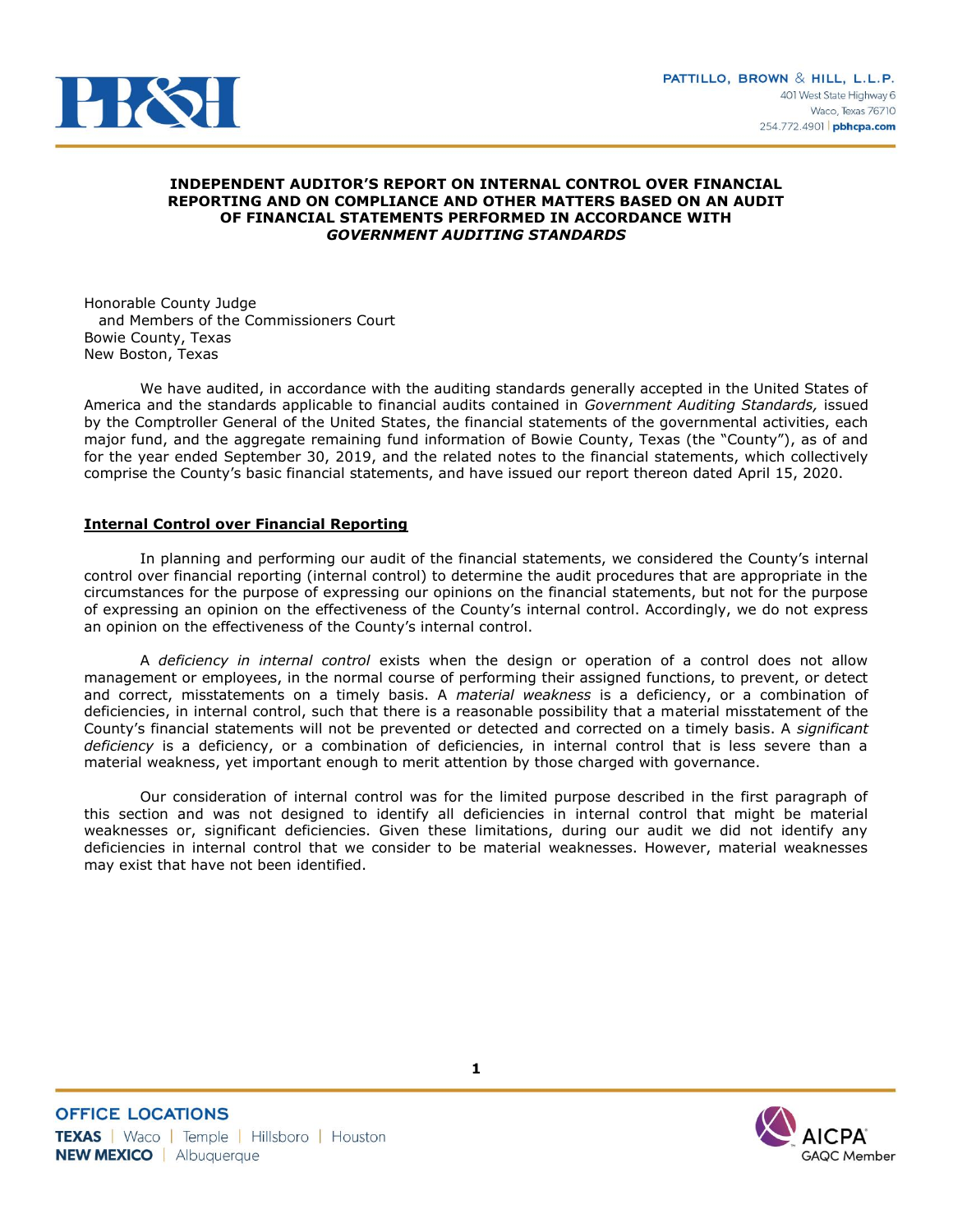#### **Compliance and Other Matters**

As part of obtaining reasonable assurance about whether the County's financial statements are free from material misstatement, we performed tests of its compliance with certain provisions of laws, regulations, contracts, and grant agreements, noncompliance with which could have a direct and material effect on the determination of financial statement amounts. However, providing an opinion on compliance with those provisions was not an objective of our audit, and accordingly, we do not express such an opinion. The results of our tests disclosed no instances of noncompliance or other matters that are required to be reported under *Government Auditing Standards*.

## **Purpose of this Report**

The purpose of this report is solely to describe the scope of our testing of internal control and compliance and the results of that testing, and not to provide an opinion on the effectiveness of the County's internal control or on compliance. This report is an integral part of an audit performed in accordance with *Government Auditing Standards* in considering the County's internal control and compliance. Accordingly, this communication is not suitable for any other purpose.

Pattillo, Brown & Hill, L.L.P.

Waco, Texas April 15, 2020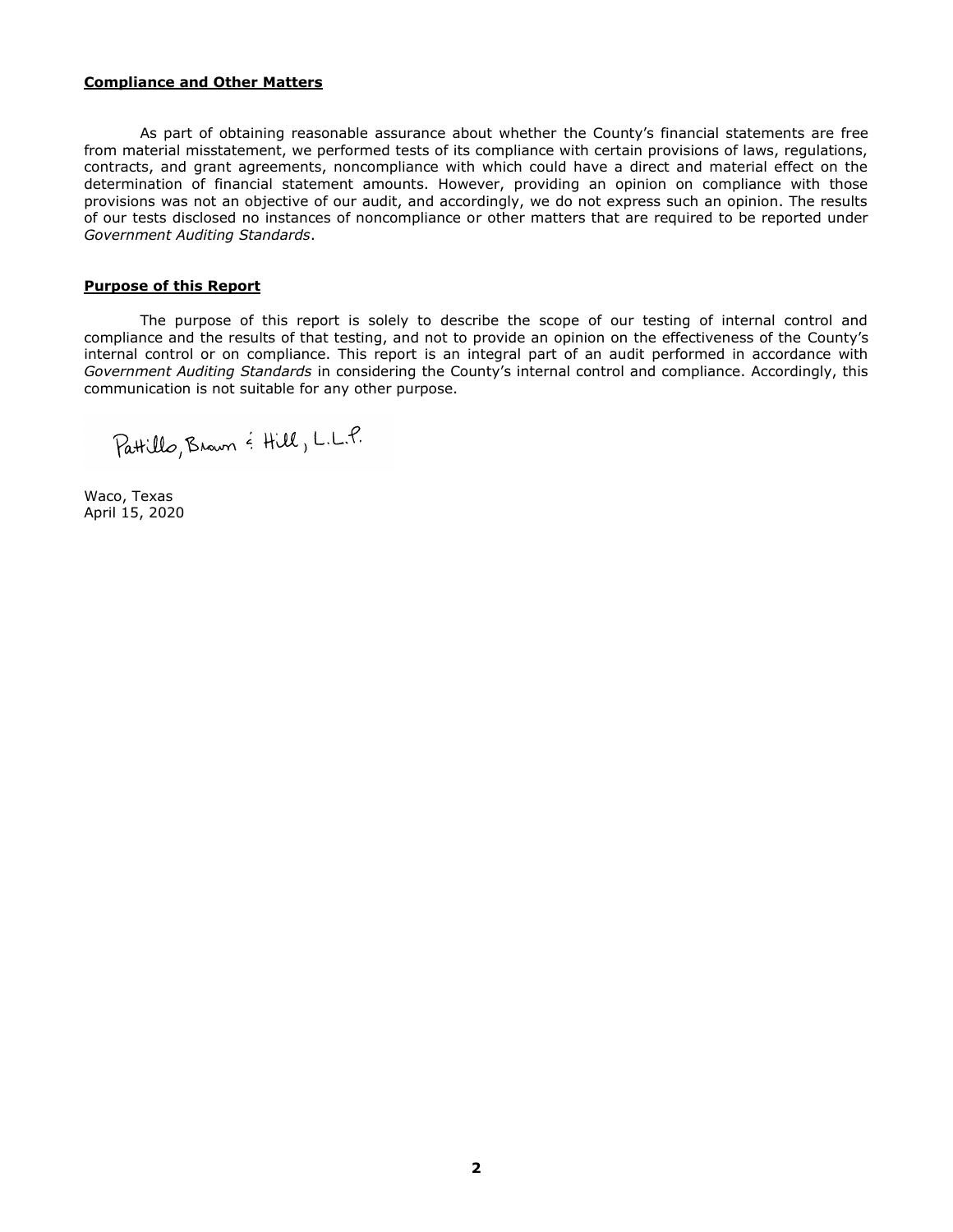

## **INDEPENDENT AUDITOR'S REPORT ON COMPLIANCE FOR EACH MAJOR PROGRAM AND ON INTERNAL CONTROL OVER COMPLIANCE IN ACCORDANCE WITH THE** *UNIFORM GUIDANCE*

Honorable County Judge and Members of Commissioners Court Bowie County, Texas New Boston, Texas

## **Report on Compliance for Each Major Federal Program**

We have audited Bowie County, Texas' (the "County") compliance with the types of compliance requirements described in the U.S. *Office of Management and Budget (OMB) Compliance Supplement* that could have a direct and material effect on each of the County's major federal programs for the year ended September 30, 2019. The County's major federal programs are identified in the summary of auditors' results section of the accompanying schedule of findings and questioned costs.

## *Management's Responsibility*

Management is responsible for compliance with the requirements of laws, regulations, contracts, and grants applicable to its federal programs.

## *Auditor's Responsibility*

Our responsibility is to express an opinion on compliance for each of the County's major federal programs based on our audit of the types of compliance requirements referred to above. We conducted our audit of compliance in accordance with auditing standards generally accepted in the United States of America; the standards applicable to financial audits contained in *Government Auditing Standards*, issued by the Comptroller General of the United States; and the audit requirements of Title 2 U.S. Code of Federal Regulations (CFR) Part 200, *Uniform Administrative Requirements, Cost Principles, and Audit Requirements for Federal Awards* ("*Uniform Guidance*")*.* Those standards and the *Uniform Guidance* require that we plan and perform the audit to obtain reasonable assurance about whether noncompliance with the types of compliance requirements referred to above that could have a direct and material effect on a major federal program occurred. An audit includes examining, on a test basis, evidence about the County's compliance with those requirements and performing such other procedures as we considered necessary in the circumstances.

We believe that our audit provides a reasonable basis for our opinion on compliance for each major federal program. However, our audit does not provide a legal determination of the County's compliance.

## *Opinion on Each Major Federal Program*

In our opinion, Bowie County, Texas, complied, in all material respects, with the types of compliance requirements referred to above that could have a direct and material effect on each of its major federal programs for the year ended September 30, 2019.

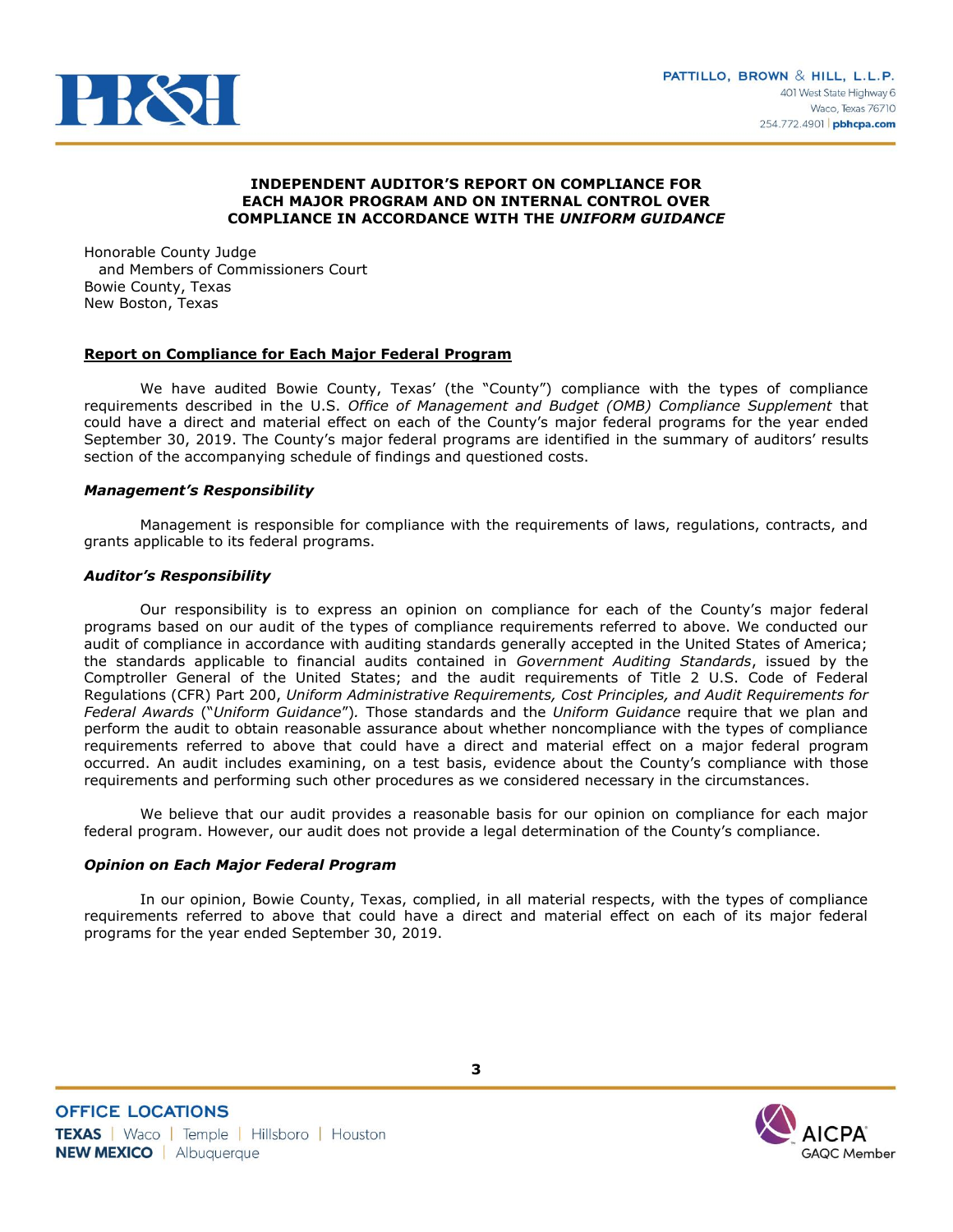## **Report on Internal Control over Compliance**

Management of the County is responsible for establishing and maintaining effective internal control over compliance with the types of compliance requirements referred to above. In planning and performing our audit of compliance, we considered the County's internal control over compliance with the types of requirements that could have a direct and material effect on each major federal program to determine the auditing procedures that are appropriate in the circumstances for the purpose of expressing an opinion on compliance for each major federal program and to test and report on internal control over compliance in accordance with *Uniform Guidance*, but not for the purpose of expressing an opinion on the effectiveness of internal control over compliance. Accordingly, we do not express an opinion on the effectiveness of the County's internal control over compliance.

A *deficiency in internal control over compliance* exists when the design or operation of a control over compliance does not allow management or employees, in the normal course of performing their assigned functions, to prevent, or detect and correct, noncompliance with a type of compliance requirement of a federal program on a timely basis. A *material weakness in internal control over compliance* is a deficiency, or combination of deficiencies, in internal control over compliance, such that there is a reasonable possibility that material noncompliance with a type of compliance requirement of a federal program will not be prevented, or detected and corrected, on a timely basis. A *significant deficiency in internal control over compliance* is a deficiency, or a combination of deficiencies, in internal control over compliance with a type of compliance requirement of a federal program that is less severe than a material weakness in internal control over compliance, yet important enough to merit attention by those charged with governance.

Our consideration of internal control over compliance was for the limited purpose described in the first paragraph of this section and was not designed to identify all deficiencies in internal control over compliance that might be material weaknesses or significant deficiencies. We did not identify any deficiencies in internal control over compliance that we consider to be material weaknesses. However, material weaknesses may exist that have not been identified.

## **Report on Schedule of Expenditures of Federal Awards**

We have audited the financial statements of the governmental activities, each major fund, and the aggregate remaining fund information of Bowie County, Texas, as of and for the year ended September 30, 2019, and the related notes to the financial statements, which collectively comprise the County's basic financial statements. We issued our report thereon dated April 15, 2020, which contained unmodified opinions on those financial statements. Our audit was conducted for the purpose of forming opinions on the financial statements that collectively comprise the basic financial statements. The accompanying Schedule of Expenditures of Federal Awards is presented for purposes of additional analysis as required by Title 2 U.S. Code of Federal Regulations (CFR) Part 200, *Uniform Administrative Requirements, Cost Principles, and Audit Requirements for Federal Awards* (*Uniform Guidance*) and is not a required part of the basic financial statements. Such information is the responsibility of management and was derived from and relates directly to the underlying accounting and other records used to prepare the basic financial statements. The information has been subjected to the auditing procedures applied in the audit of the financial statements and certain additional procedures, including comparing and reconciling such information directly to the underlying accounting and other records used to prepare the basic financial statements or to the basic financial statements themselves, and other additional procedures in accordance with auditing standards generally accepted in the United States of America. In our opinion, the Schedule of Expenditures of Federal Awards is fairly stated in all material respects in relation to the basic financial statements as a whole.

The purpose of this report on internal control over compliance is solely to describe the scope of our testing of internal control over compliance and the results of that testing based on the requirements of the *Uniform Guidance*. Accordingly, this report is not suitable for any other purpose.

Waco, Texas April 15, 2020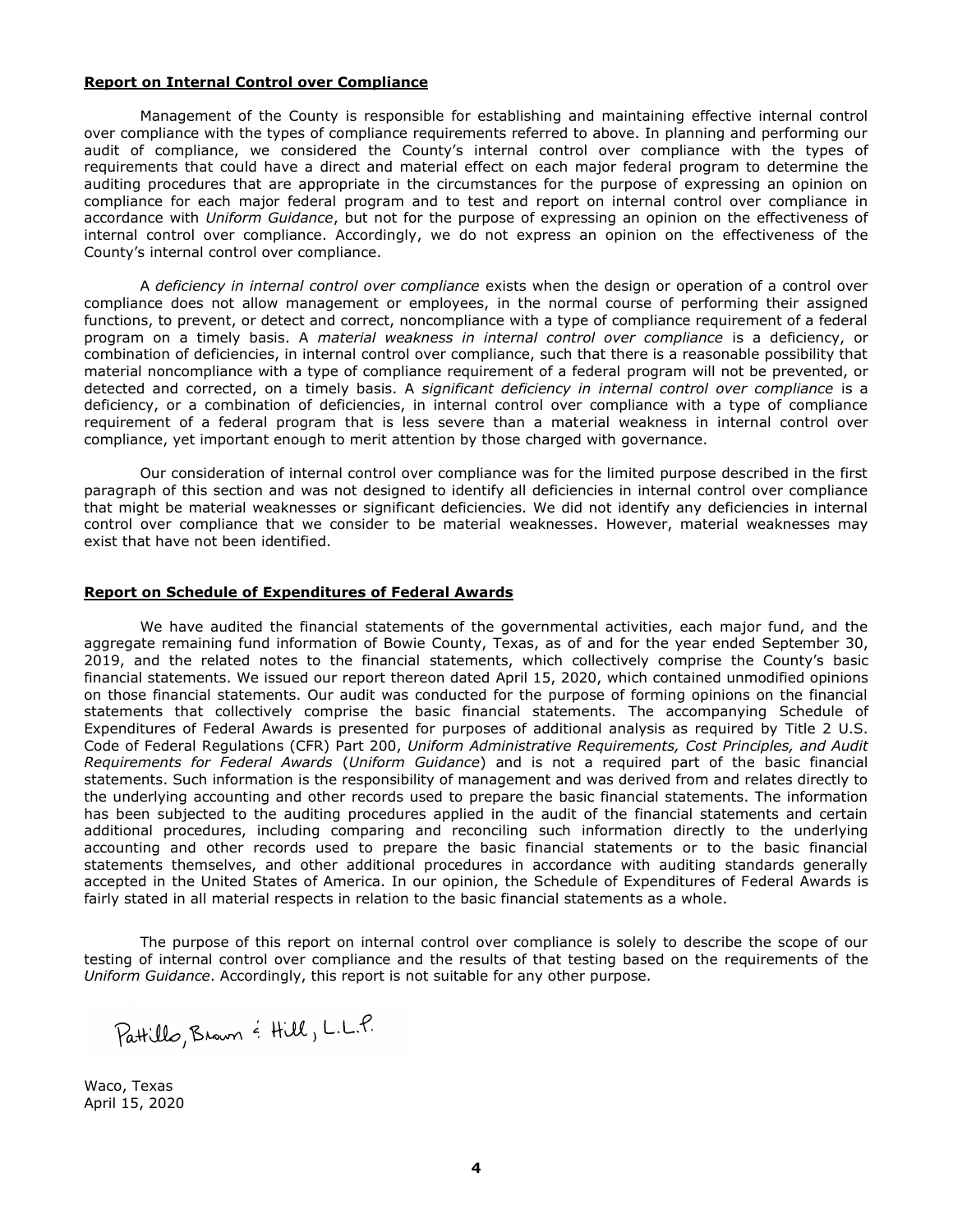# SCHEDULE OF EXPENDITURES OF FEDERAL AWARDS

## FOR THE YEAR ENDED SEPTEMBER 30, 2019

| Federal Grantor/Pass-through<br>Grantor/Program or Cluster Title                                                        | Pass-through<br>Entity<br>Identifying<br>Number | Federal<br>CFDA<br>Number | Total<br>Federal<br>Expenditures | Passed<br>Through to<br>Subrecipients |
|-------------------------------------------------------------------------------------------------------------------------|-------------------------------------------------|---------------------------|----------------------------------|---------------------------------------|
| <b>FEDERAL AWARDS</b>                                                                                                   |                                                 |                           |                                  |                                       |
| U.S. Department of Housing and Urban Development                                                                        |                                                 |                           |                                  |                                       |
| Passed through Texas Department of Agriculture:                                                                         |                                                 |                           |                                  |                                       |
| Community Development Block Grant                                                                                       | 7215132                                         | 14.228                    | 706,962<br>$\mathsf{\$}$         | \$<br>706,962                         |
| Total Passed through the Texas Department of                                                                            |                                                 |                           |                                  |                                       |
| Agriculture                                                                                                             |                                                 |                           | 706,962                          | 706,962                               |
| Total U.S. Department of Housing and Urban<br>Development                                                               |                                                 |                           | 706,962                          | 706,962                               |
| U.S. Department of Justice<br>Direct Program:                                                                           |                                                 |                           |                                  |                                       |
| State Criminal Alien Assistance Program                                                                                 | 2019-AP-BX-0484                                 | 16.606                    | 3,840                            |                                       |
| <b>Total Direct Program</b>                                                                                             |                                                 |                           | 3,840                            |                                       |
| Passed through Ark-Tex Council of Governments:                                                                          |                                                 |                           |                                  |                                       |
| Juvenile Justice and Delinquency Prevention                                                                             | 1426620                                         | 16.540                    | 12,350                           |                                       |
| Total Passed through Ark-Tex Council of Governments                                                                     |                                                 |                           | 12,350                           | $\overline{a}$                        |
| Passed through the City of Texarkana Police Department:                                                                 |                                                 |                           |                                  |                                       |
| Edward Byrne Memorial Justice Assistance Grant Program                                                                  | 2017-DJ-BX-0520                                 | 16.738                    | 9.632                            |                                       |
| Edward Byrne Memorial Justice Assistance Grant Program                                                                  | 2018-DJ-BX-0338                                 | 16.738                    | 9,300                            |                                       |
| Total Passed through the City of Texarkana Police Department                                                            |                                                 |                           | 18,932                           |                                       |
| Total U.S. Department of Justice                                                                                        |                                                 |                           | 35,122                           | $\sim$                                |
| U. S. Department of Health and Human Services<br>Passed through the Texas Department of Family and Protective Services: |                                                 |                           |                                  |                                       |
| Social Security Title IV, Part D                                                                                        | 19-C0006                                        | 93.563                    | 618                              |                                       |
| Social Security Title IV, Part D                                                                                        | 20-C0006                                        | 93.563                    | 74,689                           |                                       |
| Subtotal CFDA 93.563                                                                                                    |                                                 |                           | 75,307                           |                                       |
| Foster Care Title IV-E                                                                                                  | HHS000285100030                                 | 93.658                    | 2,084                            |                                       |
| Foster Care Title IV-E                                                                                                  | HHS000285100031                                 | 93.658                    | 126                              |                                       |
| Foster Care Title IV-E                                                                                                  | 23939563                                        | 93.658                    | 441                              |                                       |
| Foster Care Title IV-E                                                                                                  | 23939564                                        | 93.658                    | 207                              |                                       |
| Subtotal CFDA 93.658                                                                                                    |                                                 |                           | 2,858                            | $\overline{a}$                        |
| Total Passed through the Texas Department of                                                                            |                                                 |                           |                                  |                                       |
| Family and Protective Services                                                                                          |                                                 |                           | 78,165                           |                                       |
| Total U. S. Department of Health and Human Services                                                                     |                                                 |                           | 78,165                           |                                       |
| U.S. Department of Homeland Security<br>Passed through the Office of the Governor:                                      |                                                 |                           |                                  |                                       |
| Thermal Imaging Project                                                                                                 | EMW-2018-SS-00022 97.067                        |                           | 19,611                           |                                       |
| Total Passed through the Office of the Governor                                                                         |                                                 |                           | 19,611                           | L.                                    |
| Total U.S. Department of Homeland Security                                                                              |                                                 |                           | 19,611                           |                                       |
| <b>Total Federal Awards</b>                                                                                             |                                                 |                           | 839,860<br>\$                    | 706,962<br>\$                         |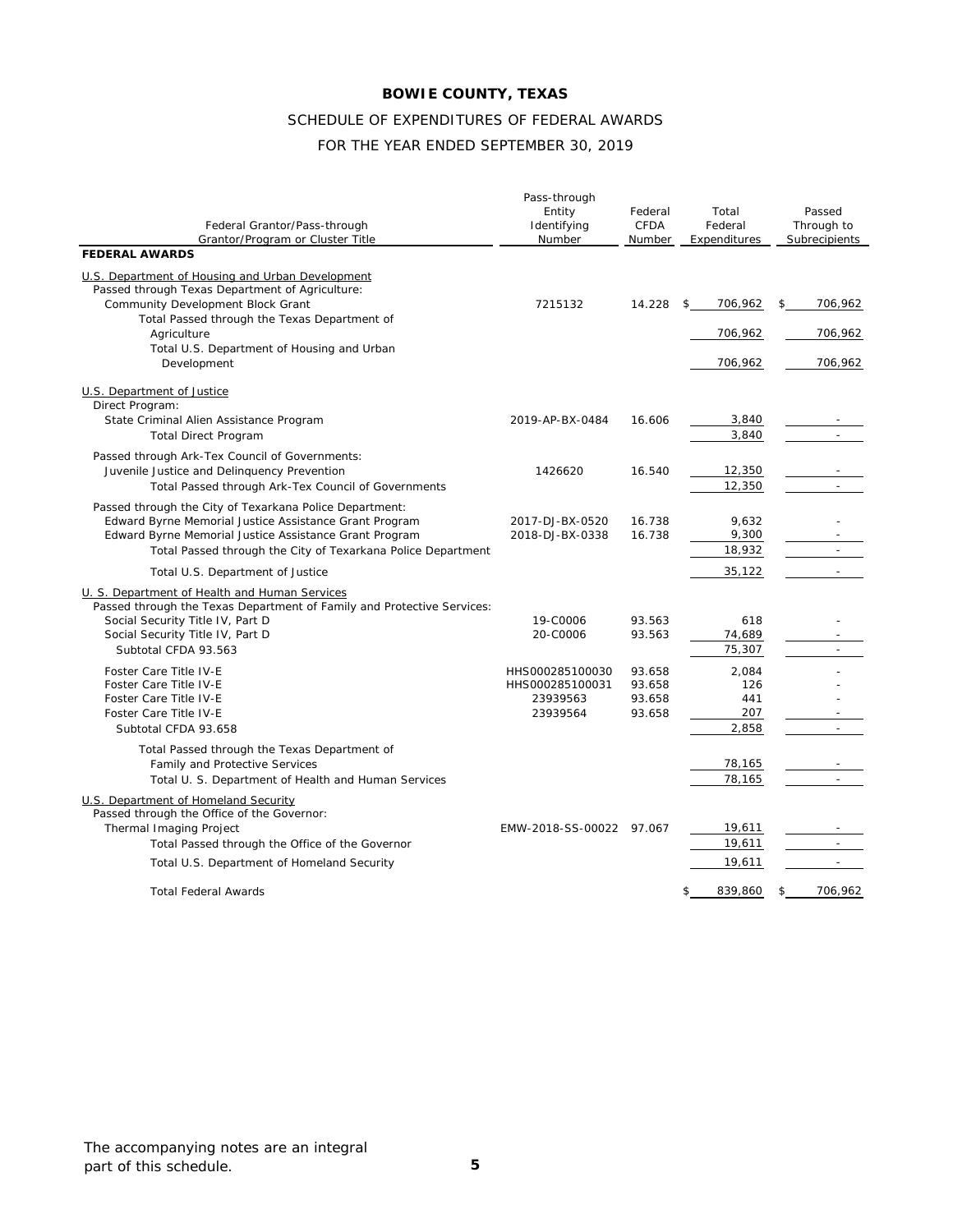## NOTES TO SCHEDULE OF EXPENDITURES OF FEDERAL AWARDS

#### YEAR ENDED SEPTEMBER 30, 2019

## **Note 1 - Basis of Presentation**

The accompanying Schedule of Expenditures of Federal Awards (the "Schedule") includes the federal grant activity of the County under programs of the federal government for the year ended September 30, 2019. The information in this schedule is presented in accordance with the requirements of Title 2 U.S. Code of Federal Regulations (CFR) Part 200, *Uniform Administrative Requirements, Cost Principles, and Audit Requirements for Federal Awards* (*Uniform Guidance*). Because the schedule presents only a selected portion of the operations of the County, it is not intended and does not present the financial position, changes in net position/fund balance or cash flows of the County.

#### **Note 2 - Summary of Significant Accounting Policies**

The County accounts for federal funding using the modified accrual basis of accounting. This basis of accounting recognizes revenues in the accounting period in which they become susceptible to accrual, i.e. both measurable and available, and expenditures in the accounting period in which the liability is incurred, if measurable, except for certain compensated absences, claims and judgments, which are recognized when the obligations are expected to be liquidated with expendable available financial resources. Federal grant funds are considered to be earned to the extent of expenditures made under the provisions of the grant, and, accordingly, when such funds are received, they are recorded as unearned revenue until earned. Generally, unused balances are returned to the grantor at the close of specified project periods.

## **Note 3 - Indirect Costs**

The County has elected not to use the 10% de minimis indirect cost rate as allowed in the *Uniform Guidance*.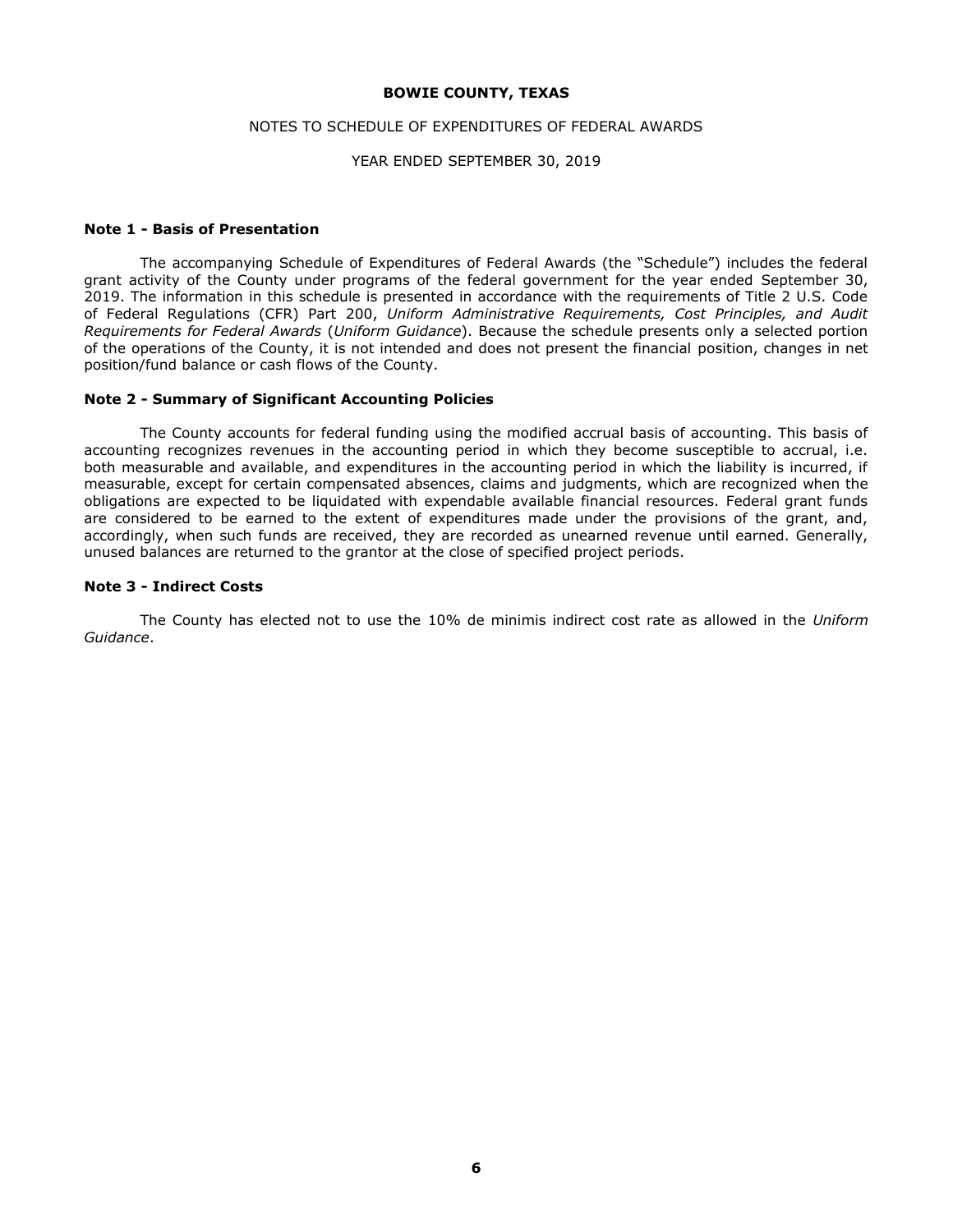# SCHEDULE OF FINDINGS AND QUESTIONED COSTS

FOR THE YEAR ENDED SEPTEMBER 30, 2019

## **Summary of Auditor's Results**

| <b>Financial Statements:</b>                                                                                                                                           |                                                                                 |
|------------------------------------------------------------------------------------------------------------------------------------------------------------------------|---------------------------------------------------------------------------------|
| Type of auditor's report issued                                                                                                                                        | Unmodified                                                                      |
| Internal control over financial reporting:<br>Material weakness(es) identified?                                                                                        | No                                                                              |
| Significant deficiency (ies) identified?                                                                                                                               | None reported                                                                   |
| Noncompliance material to financial statements<br>noted?                                                                                                               | None                                                                            |
| Federal Awards:<br>Internal control over major programs:<br>Material weakness(es) identified?                                                                          | No                                                                              |
| Significant deficiency (ies) identified?                                                                                                                               | None reported                                                                   |
| Type of auditor's report issued on compliance<br>for major programs                                                                                                    | Unmodified                                                                      |
| Any audit findings disclosed that are required to be<br>reported in accordance with 2 CFR 200.516(a)                                                                   | None                                                                            |
| Identification of major programs:                                                                                                                                      |                                                                                 |
| <b>CFDA Number</b><br>14.228                                                                                                                                           | Name of Federal Program or Cluster:<br><b>Community Development Block Grant</b> |
| Dollar threshold used to distinguish between type A<br>and type B programs                                                                                             | \$750,000                                                                       |
| Auditee qualified as low-risk auditee?                                                                                                                                 | No                                                                              |
| <b>Findings Related to the Financial Statements Which</b><br>are Required to be Reported in Accordance With<br><b>Generally Accepted Government Auditing Standards</b> |                                                                                 |

None

## **Findings and Questioned Costs Related to Federal Awards**

None